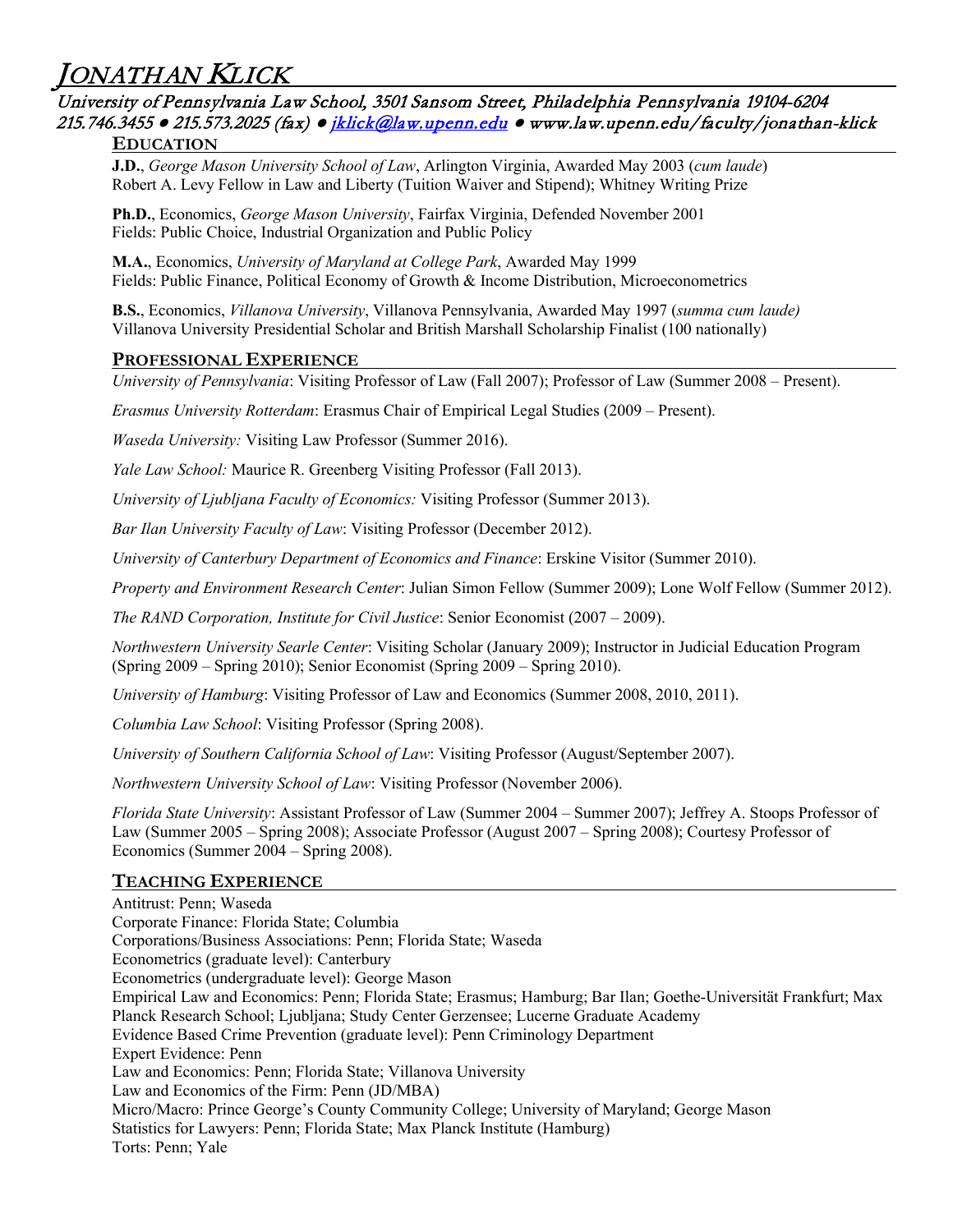# **REFEREED PUBLICATIONS**

- "Sobering Up After the Seventh Inning: Alcohol and Crime Around the Ballpark," (with John MacDonald) *Journal of Quantitative Criminology*, 37(3): 813-834 (2021).
- "The Ineffectiveness of 'Observe and Report' Patrols on Crime," (with Marco Fabbri) *International Review of Law and Economics*, 65: 105972 (2021).
- "Deterrence and Liability for Intentional Torts," (with John MacDonald) *International Review of Law and Economics*, 63: 105926 (2020).
- "Medicare Secondary Payer and Settlement Delay," (with Eric Helland) *Journal of Empirical Legal Studies*, 15(2): 356-377 (2018).
- "What Should Empirical Legal Economists Do?" *Journal of Institutional and Theoretical Economics*, 174 (1): 29-33 (2018).
- "Reducing False Guilty Pleas and Wrongful Convictions Through Exoneree Compensation," (with Murat Mungan) *Journal of Law and Economics*, 59(1): 173-189 (2016).
- "The Effect of Private Police on Crime: Evidence from a Geographic Regression Discontinuity Design," (with John MacDonald and Ben Grunwald) *Journal of the Royal Statistical Society Series A*, 179(3): 831-846 (2016).
- "The Developmental Effect of State Alcohol Prohibitions at the Turn of the 20<sup>th</sup> Century," (with Mary Evans, Eric Helland, and Ashwin Patel) *Economic Inquiry*, 54(2): 762-777 (2016).
- "Preemption in the Rehnquist and Roberts Courts: An Empirical Analysis," (with Michael Greve, Michael Petrino, and J.P. Sevilla) *Supreme Court Economic Review*, 23: 353-392 (2015).
- "The Effect of Any Willing Provider and Freedom of Choice Laws on Prescription Drug Expenditures," (with Joshua Wright) *American Law and Economics Review*, 17(1): 192-213 (2015).
- "Discounting and Criminals' Implied Risk Preferences," (with Murat Mungan) *Review of Law and Economics*, 11(1): 19-23 (2015).
- "Appellate Caseload and the Switch to Comparative Negligence," (with Jef DeMot and Michael Faure) *International Review of Law and Economics*, 42(1): 147-156 (2015).
- "Forfeiture of Illegal Gains, Attempts, and Implied Risk Preferences," (with Murat Mungan) *Journal of Legal Studies*, 43(1): 137-153 (2014).
- "Valid Inference in Single Firm, Single Event Studies," (with Jonah Gelbach and Eric Helland) *American Law and Economics Review*, 15(2): 495-541 (2013).
- "The Effect of Abortion Liberalization on Sexual Behavior: International Evidence," (with Sven Neelsen and Thomas Stratmann) *American Law and Economics Review*, 14(2): 457-487 (2012).
- "Does Anyone Get Stopped at the Gate? An Empirical Analysis of State Adoption of the *Daubert* Trilogy," (with Eric Helland) *Supreme Court Economic Review*, 20: 1-33 (2012).
- "The Effect of Contract Regulation on Franchising," (with Bruce Kobayashi and Larry Ribstein) *Journal of Institutional and Theoretical Economics*,168(1), 38-53 (2012).
- "The Perils of Empirical Work on Institutions," *Journal of Institutional and Theoretical Economics*, 166(1): 166-170 (2010).
- "Strong Claims and Weak Evidence: Reassessing the Predictive Ability of the IAT," (with Hart Blanton, James Jaccard, Barbara Mellers, Gregory Mitchell, and Philip Tetlock) *Journal of Applied Psychology*, 94(3): 567-582 (2009).
- "Transparency Should Trump Trust," (with Hart Blanton, James Jaccard, Barbara Mellers, Gregory Mitchell, and Philip Tetlock) *Journal of Applied Psychology*, 94(3): 598-603 (2009).
- "Differential Victimization: Efficiency and Fairness Justifications for the Felony Murder Rule," (with Nuno Garoupa) *Review of Law and Economics*, 4(1): 407-418 (2008).
- "Social Networks, Self Denial, and Median Preferences: Conformity as an Evolutionary Strategy," (with Francesco Parisi) *Journal of Socio-Economics*, 37(4): 1319-1327 (2008).
- "Do Spa Visits Improve Health: Evidence from German Micro Data," (with Thomas Stratmann) *Eastern Economic Journal*: 34(3): 364-374 (2008).
- "Abortion Access and Risky Sex Among Teens: Parental Involvement Laws and Sexually Transmitted Diseases," (with Thomas Stratmann) *Journal of Law, Economics, and Organization*, 24(1): 2-21(2008).
- "Diabetes Treatments and Moral Hazard," (with Thomas Stratmann) *Journal of Law & Economics*, 50(3): 519-538 (2007).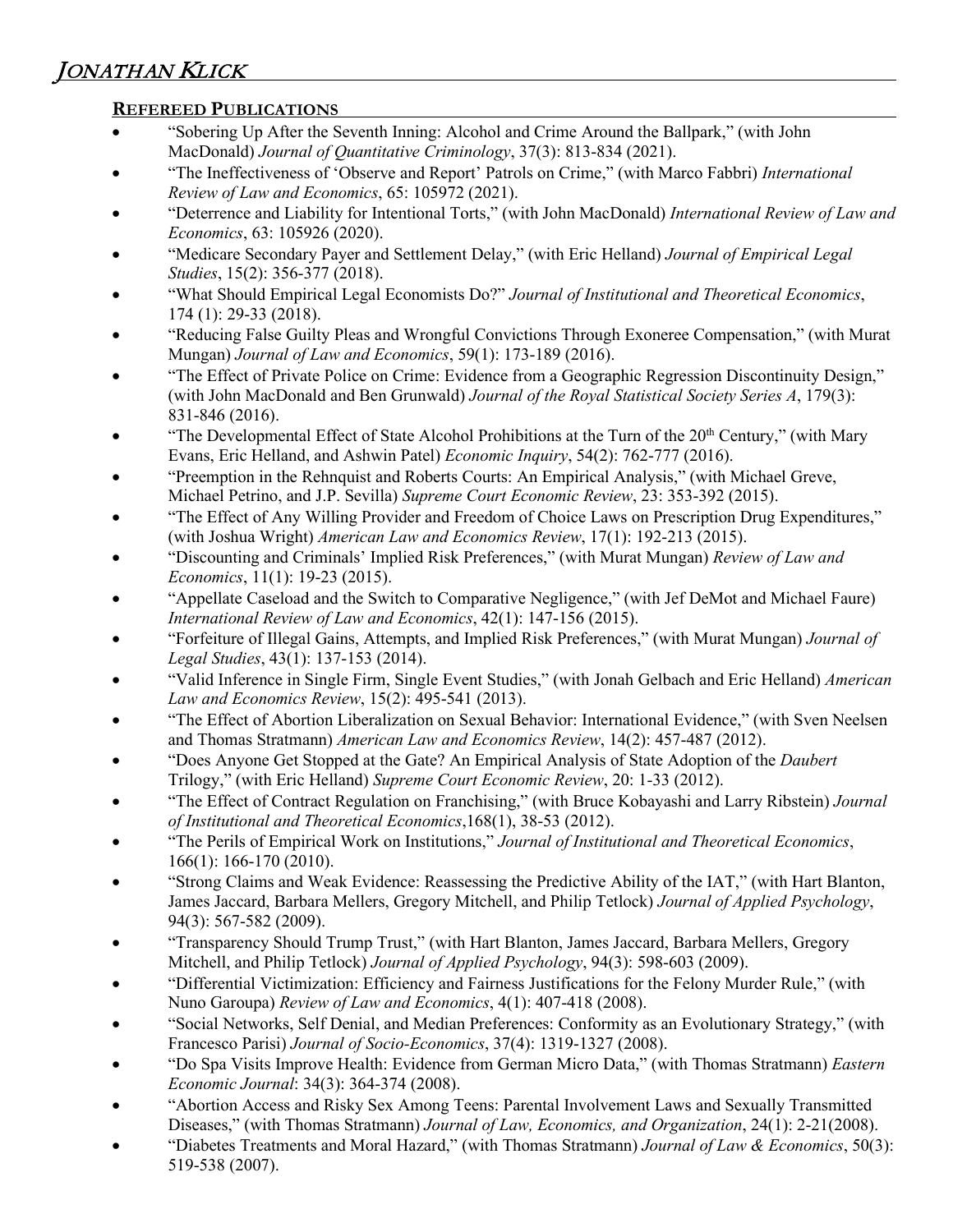# **REFEREED PUBLICATIONS (CONTINUED)**

- "Medical Malpractice Reform and Physicians in High Risk Specialties," (with Thomas Stratmann) *Journal of Legal Studies*, 36(S2): S121-S142 (2007).
- "The Tradeoff Between Regulation and Litigation: Evidence from Insurance Class Actions," (with Eric Helland) *Journal of Tort Law*, 1(3): Article 2 (2007).
- "The Effect of Judicial Expedience on Attorney Fees in Class Actions," (with Eric Helland) *Journal of Legal Studies*, 36(1): 171-187 (2007).
- "Salvation as a Selective Incentive," *International Review of Law and Economics*, 26(1): 15-32 (2006).
- "A Law and Economics Perspective on Terrorism," (with Francesco Parisi and Nuno Garoupa) *Public Choice*, 128(1-2): 147-168 (2006).
- "The Two Dimensions of Regulatory Competition," (with Francesco Parisi and Norbert Schulz) *International Review of Law and Economics*, 26(1): 56-66 (2006).
- "Subsidizing Addiction: Do State Health Insurance Mandates Increase Alcohol Consumption?," (with Thomas Stratmann) *Journal of Legal Studies*, 35(1): 175-198 (2006).
- "Preemption in the Rehnquist Court: A Preliminary Empirical Assessment," (with Michael Greve), *Supreme Court Economic Review*, 14: 43-94 (2006).
- "Are Mental Health Insurance Mandates Effective?: Evidence from Suicides," (with Sara Markowitz) *Health Economics*, 15(1): 83-97 (2006).
- "Limited Autocracy," *Review of Law and Economics*, 1(2): 293-304 (2005).
- "Intra-Jurisdictional Tax Competition," (with Francesco Parisi) *Constitutional Political Economy*, 16(4): 387-395 (2005).
- "Using Terror Alert Levels to Estimate the Effect of Police on Crime," (with Alexander Tabarrok) *Journal of Law and Economics*, 48(1): 267-279 (2005).
- "Data Watch: Tort-Uring the Data," (with Alexander Tabarrok and Eric Helland) *Journal of Economic Perspectives*, 19(2): 207-220 (2005).
- "The IOM Report: Too Quick to Diagnose Bias," (with Sally Satel) *Perspectives in Biology and Medicine*, 48(1): S15-S25 (2005).
- "The Effect of Abortion Legalization on Sexual Behavior: Evidence from Sexually Transmitted Diseases," (with Thomas Stratmann) *Journal of Legal Studies*, 32(2): 407-434 (2003).
- "The Disunity of Unanimity," (with Francesco Parisi) *Constitutional Political Economy*, 14(2): 83-94 (2003).
- "The Differential Calculus of Consent," (with Francesco Parisi) *Journal of Public Finance and Public Choice*, 20(2-3): 115-123 (2002).
- "Do Dollars Make a Difference?: The Relationship Between Expenditures and Test Scores in Pennsylvania's Public Schools," *American Economist*, Vol. 44(1): 81-87 (2000).

# **LAW REVIEW PUBLICATIONS**

- "Surveying the Not Yet Dead," UC Davis Law Review, 53(5): 2647-2654 (2020).
- "Requiem for a Paradox: The Dubious Rise and Inevitable Fall of Hipster Antitrust," (with Joshua Wright, Elyse Dorsey, and Jan Rybnicek) *Arizona State Law Journal*, 51(1): 293-369 (2019).
- "The Logic and Limits of Event Studies in Securities Fraud Litigation," (with Jill Fisch and Jonah Gelbach) *Texas Law Review*, 96(3): 553-621 (2018).
- "The Wealth of Congress," *Harvard Journal of Law and Public Policy*, 40(3): 603-638 (2017).
- "The Value of the Right to Exclude: An Empirical Assessment," (with Gideon Parchomovsky) *University of Pennsylvania Law Review*, 165(4): 917-966 (2017).
- "Everything's Bigger in Texas Except the Medmal Settlements," (with Tom Baker and Eric Helland) *Connecticut Insurance Law Journal*, 22(1): 1-46 (2016).
- "Identifying Criminals' Risk Preferences," (with Murat Mungan) *Indiana Law Journal*, 91(3): 791-821 (2016).
- "Shleifer's Failure," *Texas Law Review*, 91(4): 899-909 (2013).
- "Recessions and the Social Safety Net: The Alternative Minimum Tax as a Counter-Cyclical Fiscal Stabilizer," (with Brian Galle) *Stanford Law Review*, 63(1): 187-246 (2010).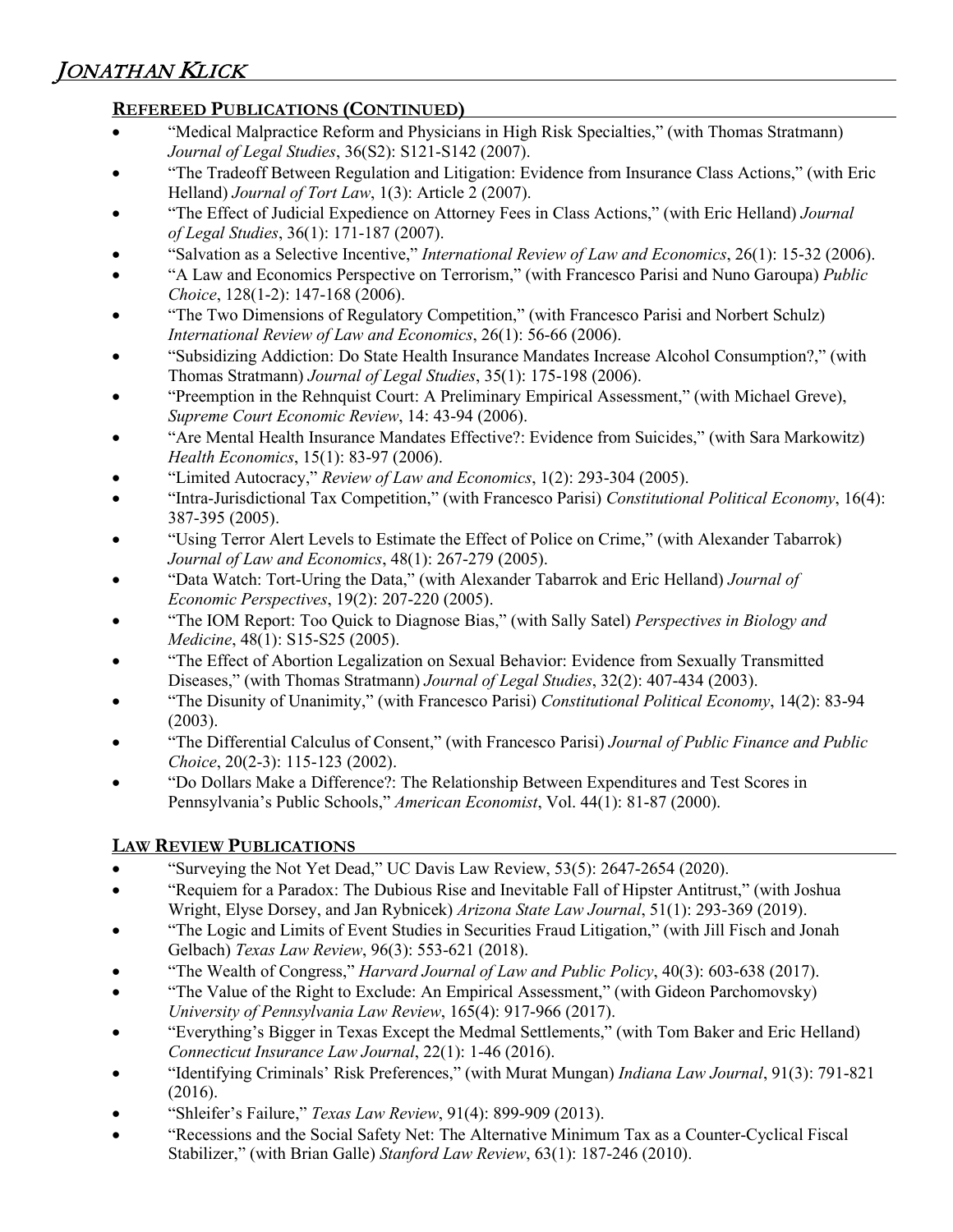# **LAW REVIEW PUBLICATIONS (CONTINUED)**

- "Federalism, Variation, and State Regulation of Franchise Termination," (with Bruce Kobayashi and Larry Ribstein) *Entrepreneurial Business Law Journal*, 3(2): 355-380 (2009).
- "Passive Discrimination: When Does It Make Sense to Pay Too Little?" (with Jonah Gelbach and Lesley Wexler) *University of Chicago Law Review*, 76(2): 797-857 (2009).
- "Agency Costs, Charitable Trusts, and Corporate Control: Evidence From Hershey's Kiss-Off," (with Robert Sitkoff) *Columbia Law Review*, 108(4): 749-838 (2008).
- "Mandatory Waiting Periods for Abortion and Female Mental Health," *Health Matrix*, 16(1): 183-208 (2006).
- "Government Regulation of Irrationality: Moral and Cognitive Hazards," (with Greg Mitchell) *Minnesota Law Review*, 90(6): 1620-1663 (2006).
- "Wealth, Utility, and the Human Dimension," (with Francesco Parisi) *NYU Journal of Law & Liberty*, 1(1): 590-608 (2005).
- "The Micro Foundations of Standard Form Contracts: Price Discrimination vs. Behavioral Bias," *Florida State University Law Review*: 32(2): 555-569 (2005).
- "Functional Law and Economics: The Search for Value-Neutral Principles of Law Making," (with Francesco Parisi) *Chicago-Kent Law Review*, 79(2): 431-450 (2004).
- "Econometric Analyses of U.S. Abortion Policy: A Critical Review," *Fordham Urban Law Journal*, 31: 751-782 (2004).

# **BOOK CONTRIBUTIONS, ETC.\_\_\_\_\_\_\_\_\_\_\_\_\_ \_\_\_\_\_\_**

- "Big Tech's Digital Robber Barons," Regulation, 44(3): forthcoming (2021).
- "Antitrust Enforcement and Inequality," (with Joshua Wright) *Distributional Impacts of Regulation*, forthcoming.
- Review of the Literature on Diversity on Corporate Boards, AEI Report (2021).
- "Is the Digital Economy Too Concentrated?" GAI Report on the Digital Economy (2020).
- "Empirical Analysis of Fiduciary Law," (with Max Schanzenbach) *Oxford Handbook of Fiduciary Law* (Oxford University Press, 2019).
- *History of Law and Economics*, editor with Henry Butler (Edward Elgar Publishing, 2018).
- "A Price for Injustice," (with Murat Mungan) *Regulation*, 40(2): 12-15 (2017).
- "Roam if You Want to?" (with Gideon Parchomovsky) *Regulation*, 40(1): 18-22 (2017).
- *Law and Economics of Federalism*, editor (Edward Elgar Publishing, 2017).
- "Empirical Law and Economics," (with Jonah Gelbach) *Oxford Handbook of Law and Economics* (Oxford University Press, 2017).
- "Infantilization by Regulation," (with Greg Mitchell) *Regulation*, 39(2): 32-37 (2016).
- "The Value of Training in Quantitative Methods for Judges," *Economic Evidence in EU Competition Law* (Intersentia, 2016).
- "Regulation and Litigation: Complements or Substitutes," (with Eric Helland) *The American Illness: Essays on the Rule of Law* (Yale University Press, 2013).
- "Why Aren't Regulation and Litigation Substitutes?: An Examination of the Capture Hypothesis," (with Eric Helland) *Regulatory Breakdown? The Crisis of Confidence in U.S. Regulation* (University of Pennsylvania Press, 2012).
- "Mobile Phones and Crime Deterrence: An Underappreciated Link," (with John MacDonald and Thomas Stratmann) *Handbook of Criminal Law* (Law and Economics Handbook Series, Edward Elgar, 2012).
- "Global Justice and Trade," (with Fernando Teson) *Global Justice and International Economic Law: Opportunities and Prospects* (Cambridge University Press, 2012).
- "Fire Suppression Policy, Weather, and Western Wildland Fire Trends: An Empirical Analysis," (with Jason Johnston) *Wildfire Policy: Law and Economics Perspectives* (RFF Press, 2012).
- "Abortion Access and Risky Sex," (with Thomas Stratmann) *Handbook of Family Law* (Law and Economics Handbook Series, Edward Elgar, 2011).
- "The Law and Economics of Regulatory Competition," *Production of Legal Rules, Encyclopedia of Law and Economics*, 2nd ed. (Edward Elgar, 2011).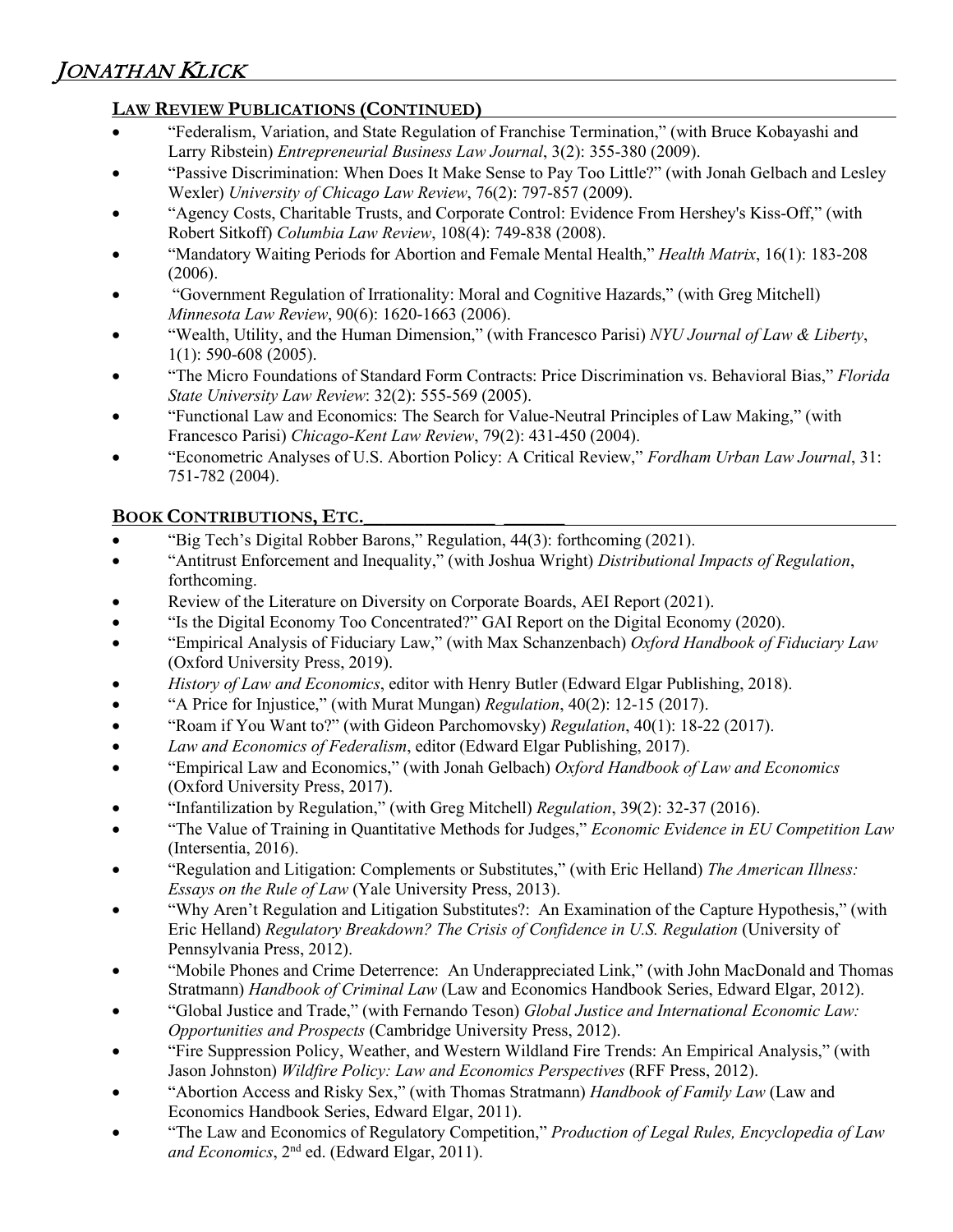# **BOOK CONTRIBUTIONS, ETC. (CONTINUED)\_\_\_\_\_\_\_\_\_\_\_\_**

- "Legal Origins and Empirical Credibility," (with Eric Helland) *Does Law Matter? On Law and Economic Growth*, Ius Commune Europaeum 100 (Intersentia Publishers, 2011).
- *The Empirical Revolution in Law and Economics: Inaugural Lecture for Erasmus Chair in Empirical Law and Economics* (Eleven International Publishing, 2011).
- "Response to Reducing Soda Consumption," (with Eric Helland) *Regulation*, 34(2): 3 (2011).
- "Slim Odds," (with Eric Helland) *Regulation*, 34(1): 20-23 (2011).
- "The AMT's Silver Lining," (with Brian Galle), *Regulation*, 33(3): 24-29 (2010).
- "The Dangers of Letting Someone Else Decide," Slippery Slopes and the New Paternalism, Cato Unbound (2010).
- "Revealing Revealed Preferences," Slippery Slopes and the New Paternalism, Cato Unbound (2010).
- "Police, Prisons, and Crime," (with Alexander Tabarrok) *Law and Economics of Crime* (Edward Elgar Publishing, 2010).
- "A More Equitable and Efficient Approach to Insuring the Uninsurable," (with Eric Helland) *Our Fragmented Health Care System: Causes and Solutions* (Oxford University Press, 2010).
- "Terrorism," (with Nuno Garoupa and Francesco Parisi) *Criminal Law and Economics* (Edward Elgar Publishing, 2009).
- "Functional Law and Economics," (with Francesco Parisi) *Theoretical Foundations of Law and Economics* (Cambridge University Press, 2009).
- "What Drives the Passage of Damage Caps?" (with Catherine Sharkey) *Empirical Studies of Judicial Systems Around the Globe* (Institutum Jurisprudentiae, Academia Sinica, 2008).
- "Econometric Studies of Law," "Functional Law and Economics," "Multivariate Methods in Legal Studies," and "Formal Methods in Legal Scholarship," *Encyclopedia of Law and Society* (Sage Publications, 2007).
- *The Health Disparities Myth: Diagnosing the Treatment Gap* (with Sally Satel): AEI Press, 2006.
- "Are Doctors Biased?" (with Sally Satel) *Policy Review*, 136(April & May): 41-54 (2006).
- "First, Do No Harm . . ." (with Thomas Stratmann) *Regulation*, 26(1): 9 (2003).
- "Drug Re-Importation's No-Win Solution," *Regulation*, 25(1): 6-7 (2002).

## **PRESENTATIONS**

- Keynote Address, Polish Association of Law and Economics Annual Meeting (September 2021).
- Penn Law Faculty Workshop (July 2021).
- George Mason Law and Economics Workshop (March 2021).
- Texas A&M Crime Workshop (August 2020).
- Penn Law Faculty Workshop (February 2020).
- Rotterdam Institute of Law and Economics Workshop (January 2020).
- Amsterdam Center for Law and Economics Workshop (January 2020).
- Georgetown Law and Economics Workshop (November 2019).
- George Mason Law and Economics Workshop (November 2019).
- Penn Antitrust Symposium (October 2019).
- FTC Hearing, Roundtable with State Attorneys General (June 2019).
- Instituto Tecnológico Autónomo de México Economics Department Seminar (April 2019).
- Instituto Tecnológico Autónomo de México Law School Seminar (April 2019).
- Rotterdam Institute of Law and Economics Seminar (February 2019).
- Tilburg University Economics Department Seminar (January 2019).
- Columbia University Law and Economics Seminar (October 2018).
- Herbert Smith Freehills Connected and Autonomous Vehicles Conference (April 2018).
- Erasmus University Young Scholars' Conference Keynote Speech (April 2018).
- Vanderbilt University Law School Seminar (March 2018).
- University of North Carolina Law School Seminar (March 2018).
- West Virginia University Economics Seminar (February 2018).
- George Mason Law Review Antitrust Symposium (February 2018).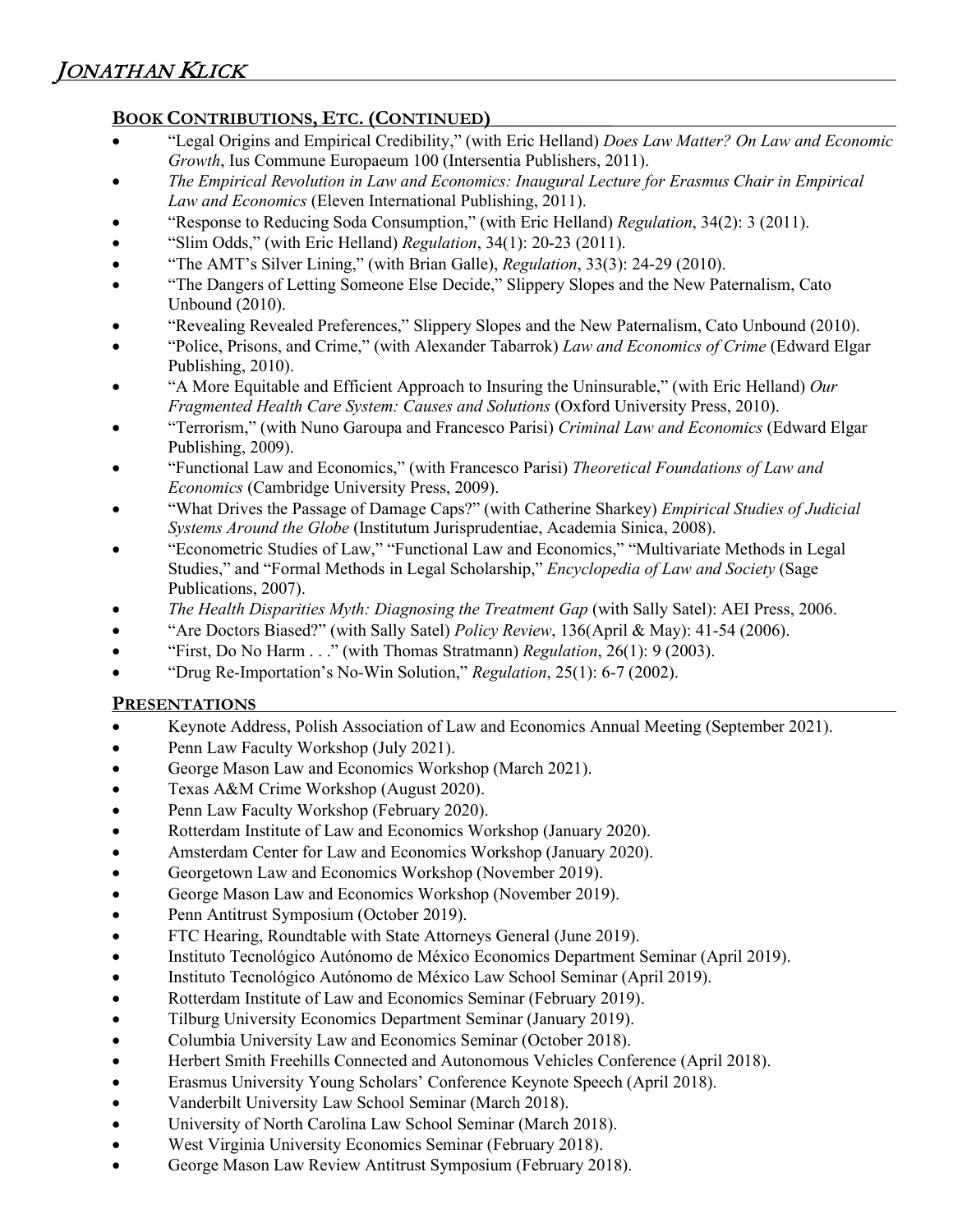# **PRESENTATIONS (CONTINUED)**

- Washington & Lee Journal of Civil Rights and Social Justice Symposium (November 2017).
- Penn Program on Regulation, The Distribution of Regulatory Impacts in the US (October 2017).
- Bloomberg Government, Health Disparities in Medicare Bundled Payments (October 2017).
- Penn Law Faculty Workshop (September 2017).
- Conference on Empirical Legal Studies Asia, Advanced Empirical Methods (June 2017).
- Journal of Institutional and Theoretical Economics Conference (June 2017).
- Villanova University Law School Workshop (March 2017).
- Erasmus University Rotterdam, Experiments at the Crossroads of Law and Economics (March 2017).
- George Mason University, Philosophy, Politics, and Economics Workshop (February 2017).
- UCLA, Law and Economics Workshop (February 2017).
- Indiana University, Ostrom Workshop, Symposium on Natural Resource Governance (October 2016).
- University of Missouri School of Law, Paternalism Conference (October 2016).
- Notre Dame University, Law and Economics Workshop (September 2016).
- Waseda University, Symposium on the Determinants of Health and Healthcare Costs (July 2016).
- Hitotsubashi University, Institute of Economic Research (June 2016).
- American Law and Economics Association Annual Meeting (May 2016).
- Erasmus University Rotterdam, European Doctorate in Law and Economics Seminar (March 2016).
- University of Chicago, Law and Economics Workshop (February 2016).
- Hebrew University of Jerusalem, Law and Economics Workshop (January 2016).
- University of Virginia, Law and Economics Workshop (October 2015).
- University of Sassari, Institutions, Individual Behavior, and Economic Outcomes Workshop (June 2015).
- Chinese University of Political Science and Law, University Lecture (May 2015).
- Chinese University of Political Science and Law, Rise of the Regulatory State Conference (May 2015).
- Florida State University, Global Justice Seminar (February 2015).
- University of Texas, Law and Economics Workshop (November 2014).
- University of Bologna, Keynote Address, EDLE Meeting (November 2014).
- Rutgers Camden, Healthcare Entitlements Discussion (November 2014).
- University of Leeds, Keynote Address, Behavioral Approach to Law Conference (June 2014).
- Erasmus Experiments at the Crossroads of Law and Economics Workshop (April 2014).
- Cardozo School of Law, Faculty Workshop (March 2014).
- NYU Colloquium on Market Institutions and Economic Processes (February 2014).
- George Washington University Law School Faculty Workshop (February 2014).
- University of Toronto Law and Economics Workshop (February 2014).
- LEC Workshop for Law Professors on Risk, Injury, Liability, & Insurance (February 2014).
- NYU Law and Economics Workshop (January 2014).
- Yale Faculty Seminar (December 2013).
- American Law and Economics Association Annual Meeting (May 2013).
- Villanova University, Department of Economics (February 2013).
- Hospital of University of Pennsylvania, Radiology Department Seminar (January 2013).
- Law and Economics Center, Law and Economics of Contracts (January 2013).
- Florida State University College of Law Workshop (January 2013).
- Bar-Ilan University Faculty of Law Seminar (December 2012).
- University of Haifa Faculty of Law Seminar (December 2012).
- Conference on Empirical Legal Studies, Stanford University (November 2012).
- University of Texas Law School Law and Economics Seminar (October 2012).
- Max Planck Research School Uncertainty Topics Keynote Speech (October 2012).
- University of Ljubljana Faculty of Economics Seminar (October 2012).
- University of Pennsylvania Law School Faculty Seminar (October 2012).
- Georgetown University Law Center Law and Economics Workshop (September 2012).
- Property and Environment Research Center Conference on Environmental Finance (August 2012).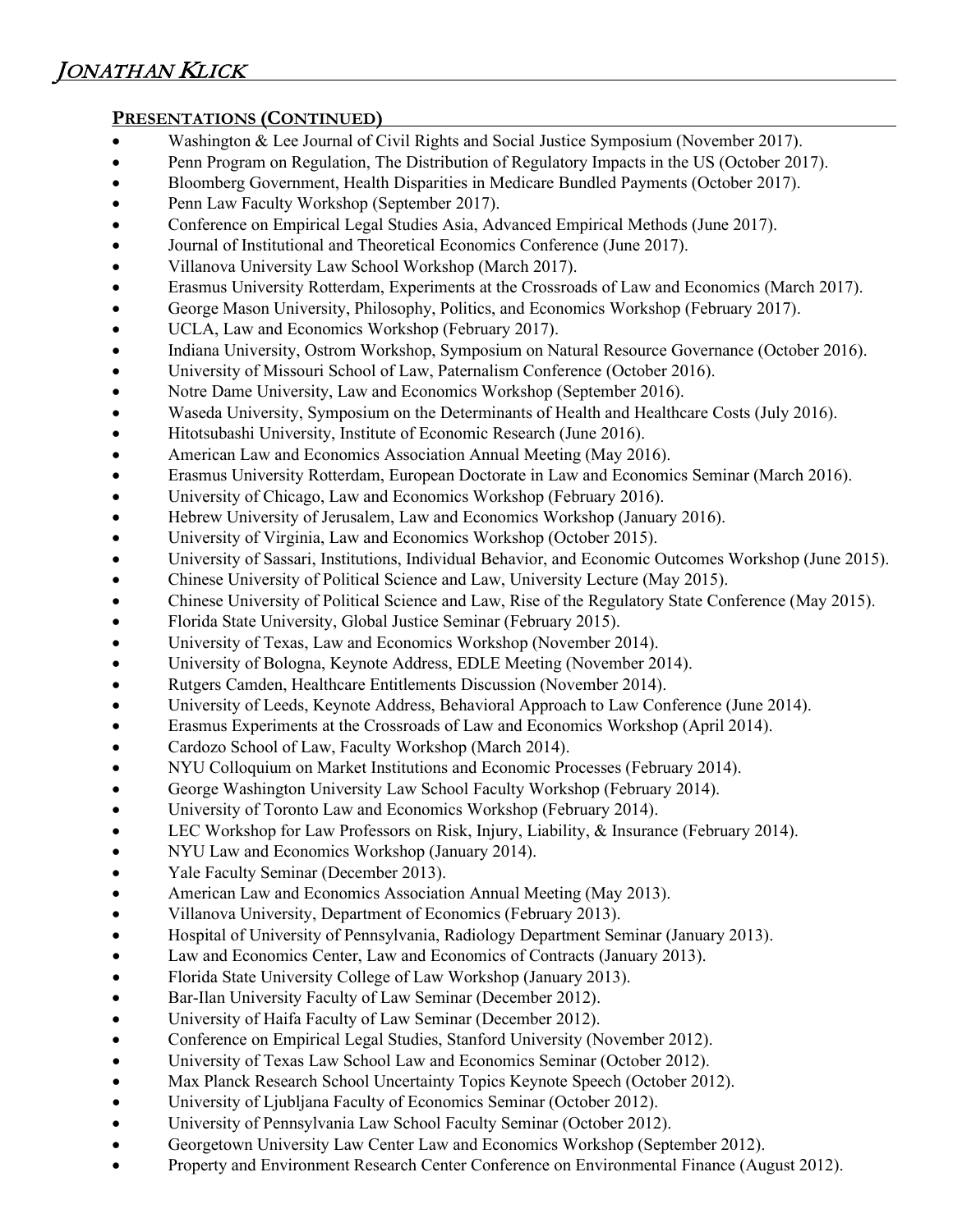## **PRESENTATIONS (CONTINUED)**

- Property and Environment Research Center Workshop (July 2012).
- Cornell University, Empirical Health Law Conference (April 2012).
- Brooklyn Law School, Federalist Society Workshop (March 2012).
- Washington University in St. Louis Law School, Federalist Society Workshop (March 2012).
- Penn/NYU Law & Finance Conference (February 2012).
- West Virginia University Economics Seminar, (February 2012).
- Rotterdam Institute of Law and Economics Workshop (December 2011).
- Regulatory Breakdown Conference, Penn Program on Regulation (September 2011).
- Journal of Institutional and Theoretical Economics Conference (June 2011).
- Law and Economics Center, Workshop on Empirical Methods for Law Professors (May 2011).
- Queen's University, Faculty of Law, Law and Economics Workshop (April 2011).
- European Masters in Law and Economics Program, Mid-Year Meeting Keynote Lecture (February 2011).
- AALS, Law and Economics Panel (January 2011).
- Law and Economics Center, American Disease Conference (December 2010).
- University of Arizona/Resources for the Future, Wildfire Symposium (November 2010).
- George Mason University, Levy Workshop (November 2010).
- Erasmus University Rotterdam, European Doctorate in Law and Economics Seminar (October 2010).
- Erasmus University School of Law, Inaugural Empirical Legal Studies Chair Lecture (November 2010).
- University of Amsterdam, Center for the Study of EU Contract Law, Workshop (October 2010).
- University of Otago, Economics Department Seminar (September 2010).
- University of Canterbury, Economics and Finance Department Seminar (September 2010).
- University of Hamburg, Hamburg Lectures on Law and Economics (July 2010).
- Penn Law European Society, Academic Program Lecture (June 2010).
- American Law and Economics Association, Annual Conference (May 2010).
- St. Louis Lawyers Chapter of the Federalist Society, Health Care Reform Lecture (April 2010).
- Temple University Beasley School of Law, Human Behavior Colloquium (April 2010).
- University of Virginia Law School, Olin Conference on Crime (March 2010).
- Erasmus University School of Law, Behavioral Approaches to Contract and Tort Group (January 2010).
- European Doctorate in Law and Economics Program, Erasmus University Rotterdam (January 2010).
- University of Illinois Corporate Colloquium (November 2009).
- New York Law School Federalist Society, Health Care Lecture (October 2009).
- Fordham University Federalist Society, Health Care Reform Debate (October 2009).
- University of Pennsylvania, Wharton Research Scholars Seminar (September 2009).
- Property and Environment Research Center (August 2009).
- Harvard Medical School, Race Disparities Panel (April 2009).
- Northwestern University Federalist Society Panel Discussion (November 2009).
- Stanford Law School, Law and Economics Workshop (February 2009).
- University of Virginia School of Law, Law & Economics Workshop (January 2009).
- Southern Economic Association, Annual Meeting (November 2008).
- Northwestern University, Searle Center, Symposium on Civil Liability (October 2008).
- University of Pennsylvania Law School, Faculty Retreat (September 2008).
- Harvard University, Petrie-Flom Center, Our Fragmented Health Care System (June 2008).
- CUNY Graduate Center/NBER, Seminar in Health, Labor, and Demography (May 2008).
- Columbia University, Empirical Methods and the Law Workshop (May 2008).
- The Rand Corporation, Institute for Civil Justice Annual Board Meeting (March 2008).
- George Mason University, Philosophy, Politics, and Economics Workshop (March 2008).
- Columbia University Law School, Faculty Workshop (March 2008).
- Claremont McKenna College/RAND, The Future of Securities Litigation Conference (February 2008).
- University of Michigan Law School, Law and Economics Workshop (February 2008).
- American Economic Association, Annual Meeting (January 2008).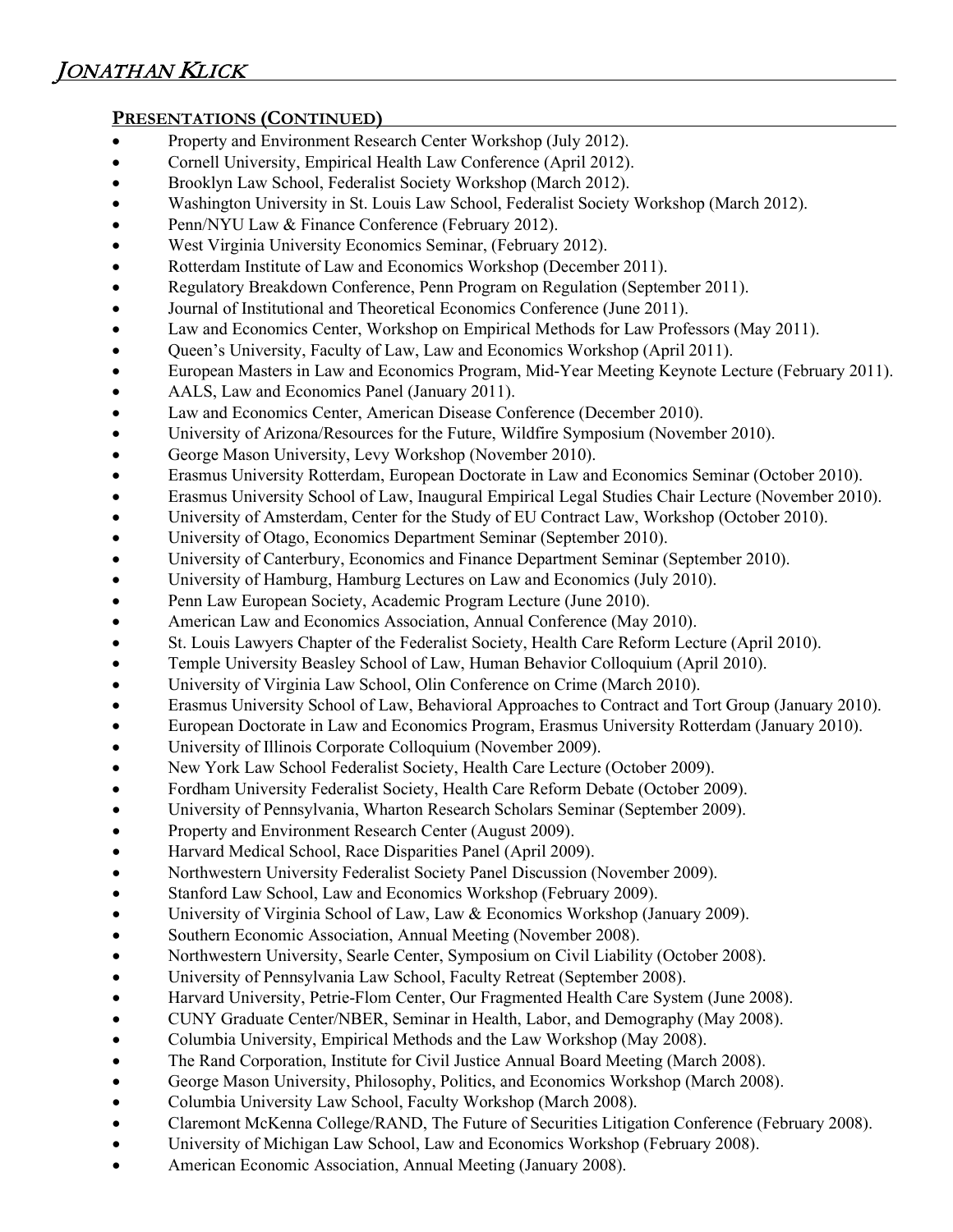# **PRESENTATIONS (CONTINUED)**

- Harvard Law School, Law and Economics Workshop (November 2007).
- Conference on Empirical Legal Studies (November 2007).
- Emory University School of Law, Faculty Colloquium (November 2007).
- Rice University/University of Houston Economics, Microeconomics Workshop (October 2007).
- University of Pennsylvania Law School, Faculty Workshop (October 2007).
- George Mason University School of Law, Levy Fellows Workshop (October 2007).
- The RAND Corporation, Institute for Civil Justice Workshop (September 2007).
- University of Southern California School of Law, Faculty Workshop (September 2007).
- University of Southern California School of Law, Faculty Workshop (August 2007).
- Yale Law School, Faculty Enrichment Lectures (July 2007).
- Florida State College of Law, Primer on Statistics for Legal Scholars (July 2007).
- Federal Trade Commission, Behavioral Economics and Consumer Policy Workshop (April 2007).
- Yale Law School, Law Economics and Organization Workshop (March 2007).
- Florida State University, Center for Demography and Population Health Workshop (March 2007).
- University of Toronto, Law & Economics Workshop (February 2007).
- Florida State University Department of Economics, Faculty Workshop (March 2007).
- University of Georgia School of Law, Faculty Workshop (February 2007).
- University of Southern California School of Law, Law and Economics Workshop (February 2007).
- Cornell Department of Policy Analysis and Management, Faculty Workshop (November 2006).
- Boston University School of Law, Faculty Workshop (November 2006).
- University of Illinois College of Law, Faculty Workshop (November 2006).
- Northwestern University School of Law, Faculty Workshop (October 2006).
- Conference on Empirical Legal Studies (October 2006).
- American Law and Economics Association, Annual Meeting (May 2006).
- University of Maryland Department of Economics, Labor/Public Workshop (April 2006).
- Columbia University School of Law, Blue Sky Workshop (March 2006).
- American Enterprise Institute, Health Disparities Myth Panel (February 2006).
- William & Mary School of Law, Faculty Workshop (February 2006).
- Georgetown University Law Center, Law and Economics Workshop (February 2006).
- George Mason University School of Law, Levy Workshop (February 2006).
- Northwestern University School of Law, Faculty Workshop (February 2006).
- American Association of Law Schools, Annual Meeting (January 2006).
- International Society for New Institutional Economics, Annual Meeting (September 2005).
- Northwestern University School of Law, Law and Economics Workshop (September 2005).
- University of California Berkeley, Law and Economics Workshop (August 2005).
- Southeastern Association of Law Schools, Annual Meeting (July 2005).
- American Law and Economics Association, Annual Meeting (June 2005).
- West Virginia University Department of Economics, Faculty Workshop (January 2005).
- Southern Economics Association, Annual Meeting (November 2004).
- International Society for New Institutional Economics, Annual Meeting (September 2004).
- American Law and Economics Association, Annual Meeting (May 2004).